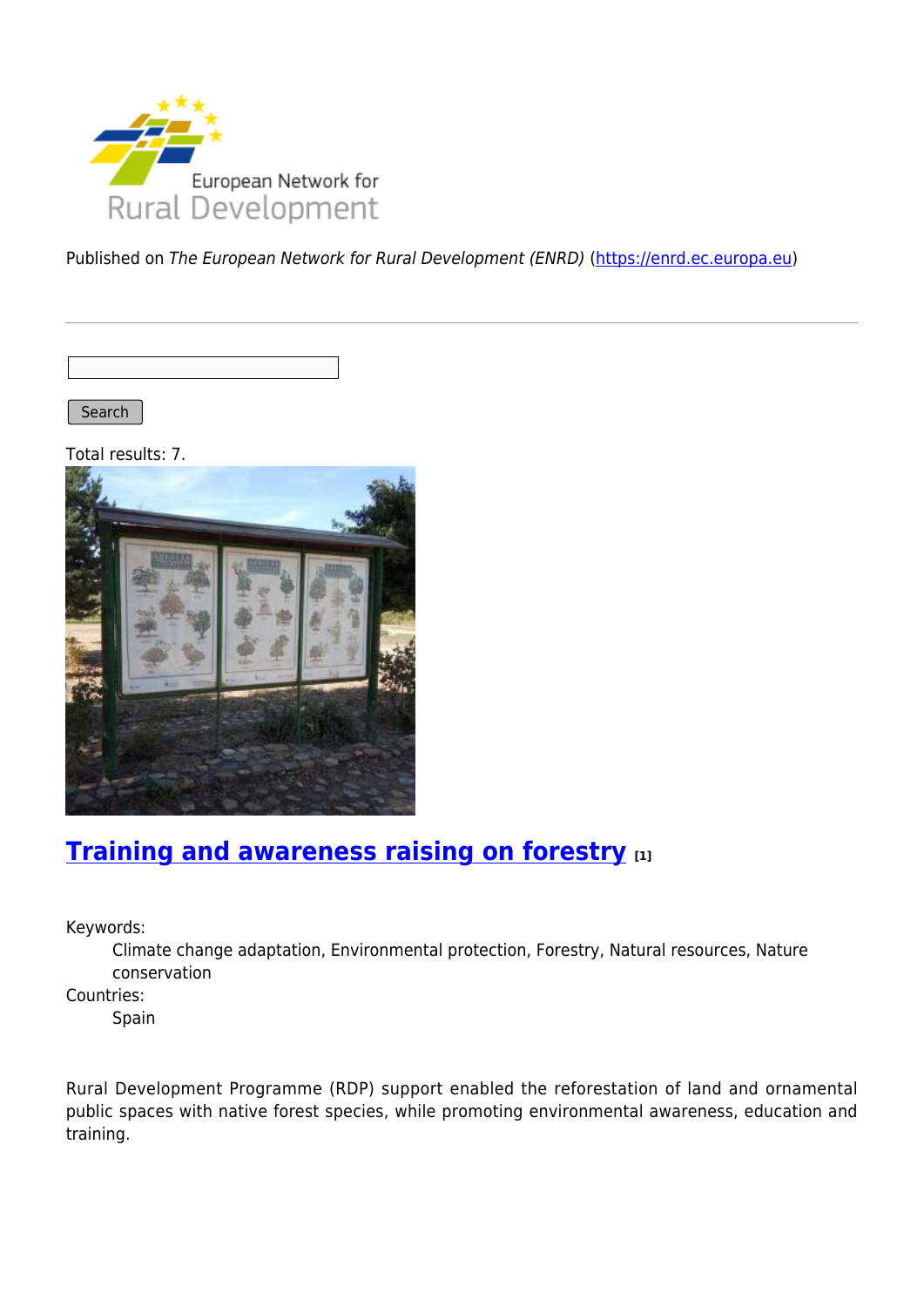

# **[Improvement of forest genetic resources in the area](https://enrd.ec.europa.eu/projects-practice/improvement-forest-genetic-resources-area-managed-gyulaj-co_en) [managed by Gyulaj Co](https://enrd.ec.europa.eu/projects-practice/improvement-forest-genetic-resources-area-managed-gyulaj-co_en) [2]**

Keywords:

Biodiversity, Forestry, Natural resources, Sustainability Countries: Hungary

Preserving forest genetic resources to increase the resilience of forests against the impacts of climate change.



### **[Green Future Munter - Germany](https://enrd.ec.europa.eu/projects-practice/green-future-munter-germany_en) [3]**

Keywords:

Agriculture, Biodiversity, Cooperation, Innovation, Rural Inspiration Awards: nominees Countries:

Germany

MUNTER integrates objectives for water, soil and flood protection with broader objectives such as climate protection, biodiversity and animal welfare.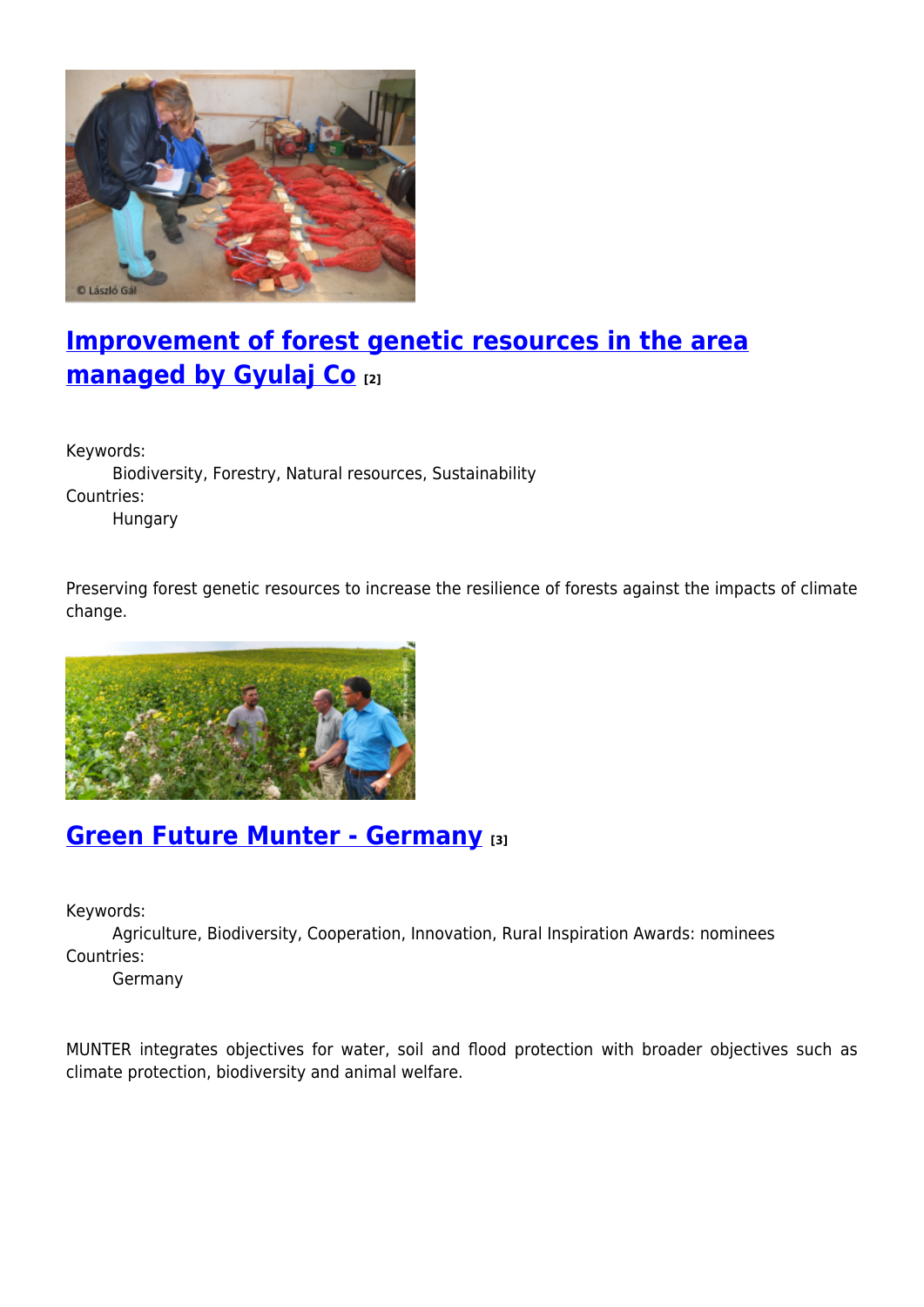

# **[GO SETOS - Multifunctional borders for sustainable](https://enrd.ec.europa.eu/projects-practice/go-setos-multifunctional-borders-sustainable-landscape-and-agriculture_en) [landscape and agriculture](https://enrd.ec.europa.eu/projects-practice/go-setos-multifunctional-borders-sustainable-landscape-and-agriculture_en) [4]**

Keywords:

Agriculture, Biodiversity, Climate change adaptation, Cooperation, Environmental protection, Innovation, Rural Inspiration Awards: nominees, Soil management

Countries:

Spain

An EIP-AGRI Operational Group working together to increase the implementation of multifunctional hedgerows that offer environmental benefits as well as climate mitigation and adaptation.



# **[Allrounder Moor - Climate Protectors and Noah's Ark of](https://enrd.ec.europa.eu/projects-practice/allrounder-moor-climate-protectors-and-noahs-ark-biodiversity_en) [Biodiversity](https://enrd.ec.europa.eu/projects-practice/allrounder-moor-climate-protectors-and-noahs-ark-biodiversity_en) [5]**

Keywords:

Biodiversity, Environmental protection, Information & promotion activities, Natural resources, Nature conservation, Protected areas, Tourism, Water management, Youth

Countries:

Germany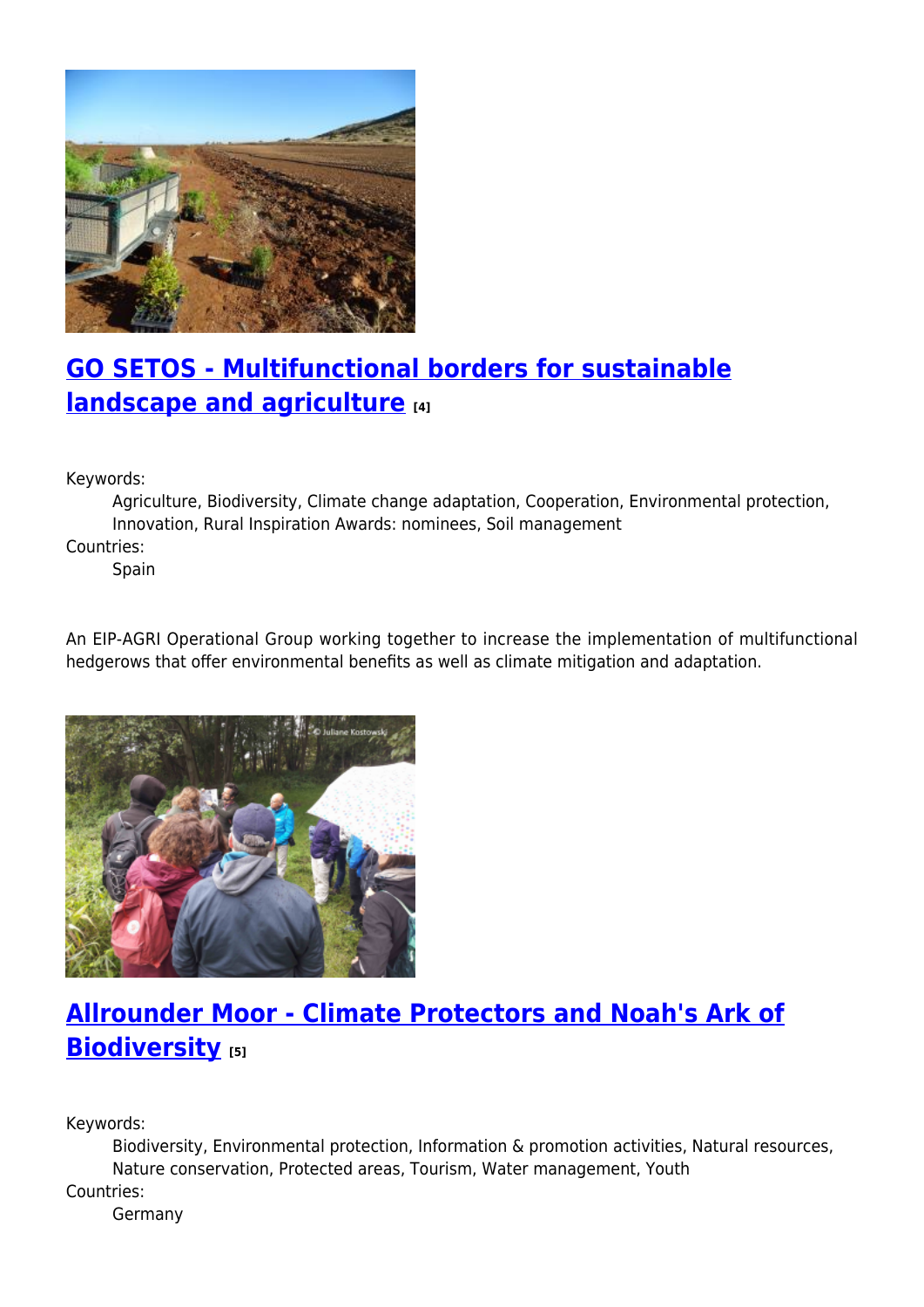Organising a series of educational events to raise awareness and interest about the environmental functions of the peatlands in Brandenburg.



## **['Abissage' - restoring traditional water management](https://enrd.ec.europa.eu/projects-practice/abissage-restoring-traditional-water-management-systems-ardennes_en) [systems in the Ardennes](https://enrd.ec.europa.eu/projects-practice/abissage-restoring-traditional-water-management-systems-ardennes_en) [6]**

Keywords:

Biodiversity, Environmental protection, Irrigation, Nature conservation, Water management Countries:

Belgium

Restoration of a meadow irrigation ditch to revive a multi-centennial tradition that existed throughout Europe and over time has produced meadows of outstanding flora.



## **[Restoration of the Romedenne clay-pit nature reserve](https://enrd.ec.europa.eu/projects-practice/restoration-romedenne-clay-pit-nature-reserve_en) [7]**

Keywords:

Biodiversity, Natural resources, Nature conservation, Protected areas Countries:

Belgium

An environmental NGO implemented a project to preserve and maintain an old clay pit that provides shelter to a number of rare and endangered species.